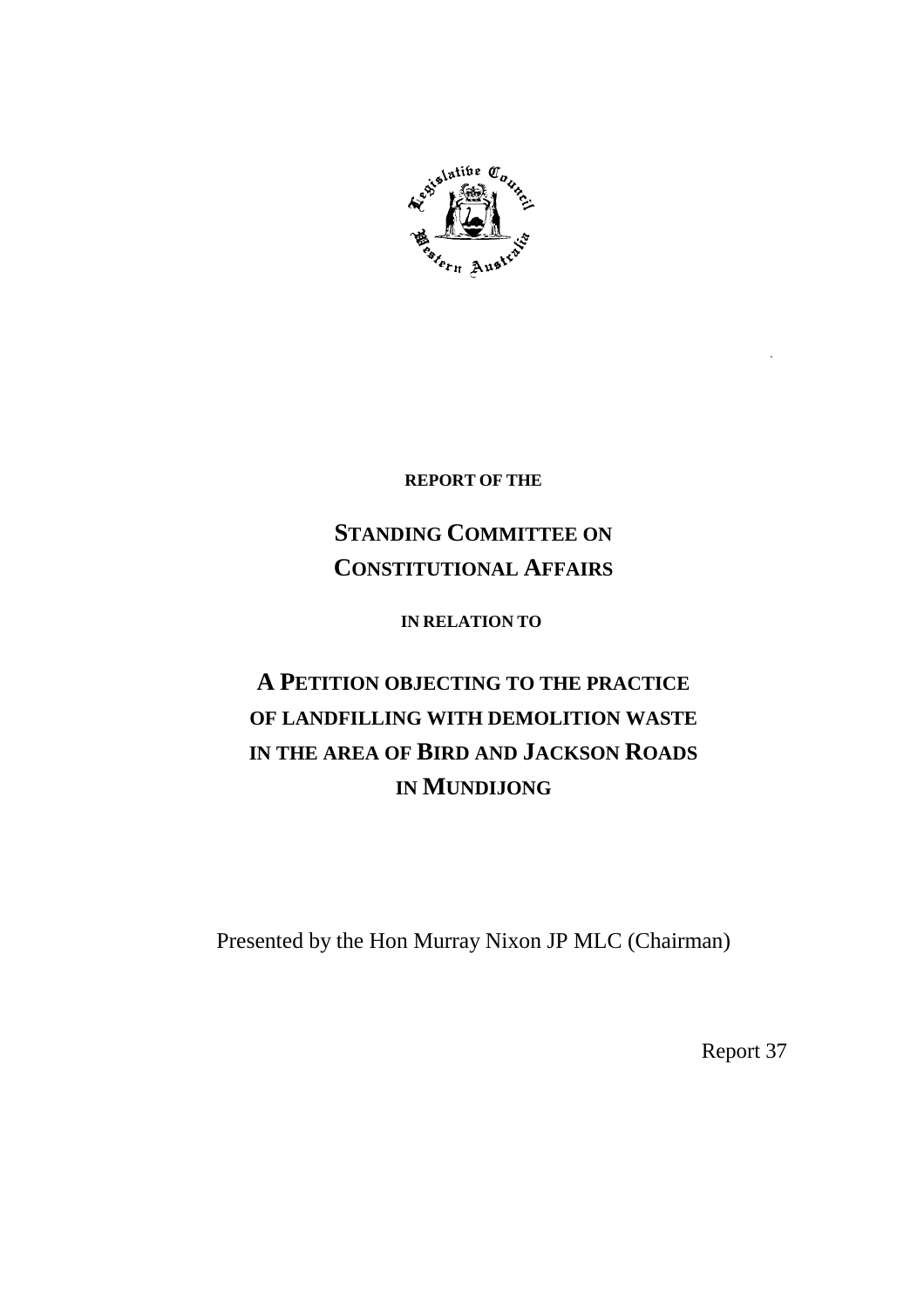### **STANDING COMMITTEE ON CONSTITUTIONAL AFFAIRS**

#### **Date first appointed:**

#### 21 December 1989

#### **Terms of Reference:**

- 1. The functions of the committee are to inquire into and report on:
	- (a) the constitutional law, customs and usages of Western Australia;
	- (b) the constitutional or legal relationships between Western Australia and the Commonwealth, the States and Territories,

and any related matter or issue;

- (c) a bill to which SO 230 (c) applies but subject to SO 230 (d);
- (d) any petition.
- 2. A petition stands referred after presentation. The committee may refer a petition to another standing committee where the subject matter of the petition is within the terms of reference of that standing committee. A standing committee to which a petition is referred shall report to the House as it thinks fit.

#### **Members as at the date of this report:**

Hon Murray Nixon JP MLC (Chairman) Hon Ray Halligan MLC Hon Tom Helm MLC

#### **Staff as at the date of this report:**

Ms Felicity Beattie, Advisory/Research Officer Mr David Driscoll, Committee Clerk

#### **Address:**

Parliament House, Perth WA 6000, Telephone (08) 9222 7222

#### **ISBN 0 7309 8939 9**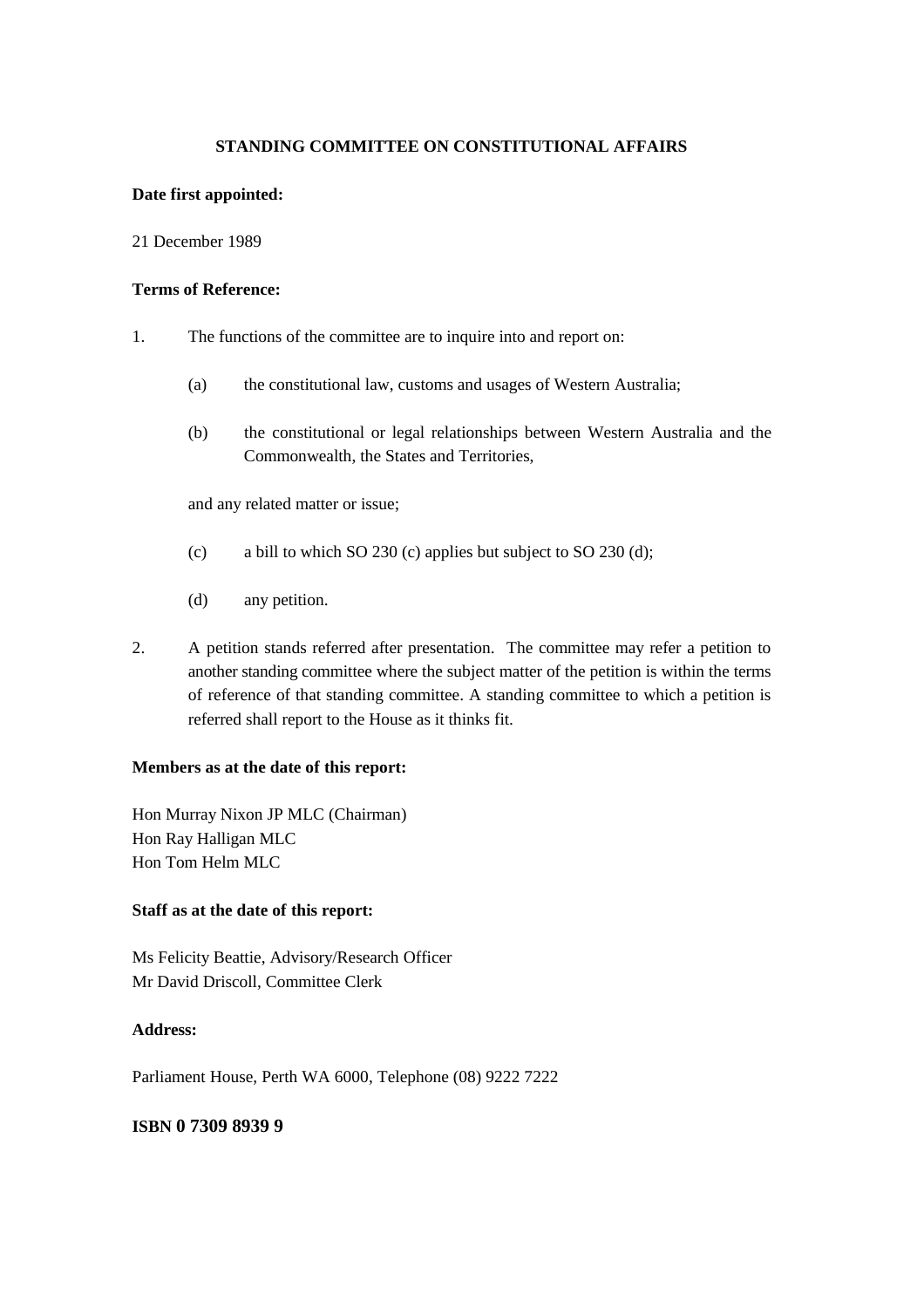## **CONTENTS**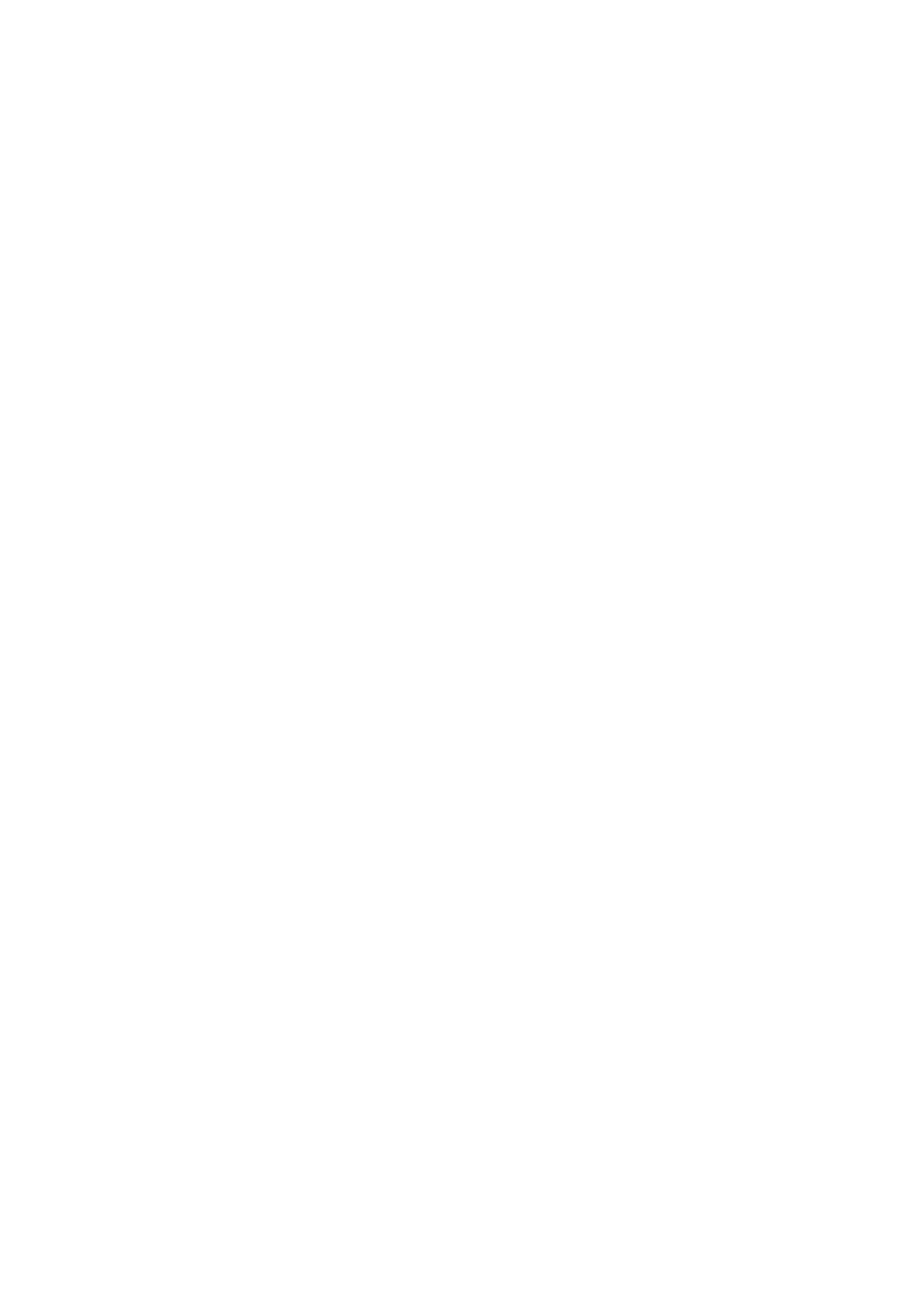## **Report of the Legislative Council Constitutional Affairs Committee**

 **in relation to** 

## **A Petition objecting to the practice of landfilling with demolition waste in the area of Bird and Jackson Roads in Mundijong**

#### **1. Introduction**

#### **1.1 The Petition**

- 1.1.1 On 30 June 1998, Hon Jim Scott MLC tabled a petition *(TP# 1754)* objecting to the practice of landfilling with demolition waste in the area of Bird and Jackson Roads in Mundijong. The petitioners expressed concern that landfilling with demolition waste was contaminating the local wetlands, environment and drinking water. The petitioners expressed concern regarding the health of the local population, and the potential for danger to the local lifestyle, property values and local businesses.
- 1.1.2 The petition was retabled *(TP# 171)* on 16 September 1998 by Hon Jim Scott MLC. The petitioners again expressed concern that landfilling with demolition waste was contaminating the local environment.

#### **2. The Petitioner's Account**

- 2.1 The principal petitioner sent a facsimile letter dated 6 April 1999 to the Committee setting out his objections to the practice of landfilling with demolition waste. In that facsimile letter the principal petitioner stated that:
	- the original licence conditions on landfilling operations "that had to be complied with for planning approval have steadily been deleted". The principal petitioner claimed that the requirement for three monitoring bores to test ground water had been deleted as had the requirement for a 1.8 metre security fence;
	- experts claimed that organochlorine levels could fluctuate "yet no further investigation of that bore for human consumption was carried out to our knowledge";
		- contrary to the Minister for the Environment's claim that all water would be contained on site in the case of Lot 12 Bird Road, in a planning application approved by the Department of Environmental Protection ("the DEP") "there is a provision for water to be pumped into the Berrigga *(sic)* Brook/Drain" and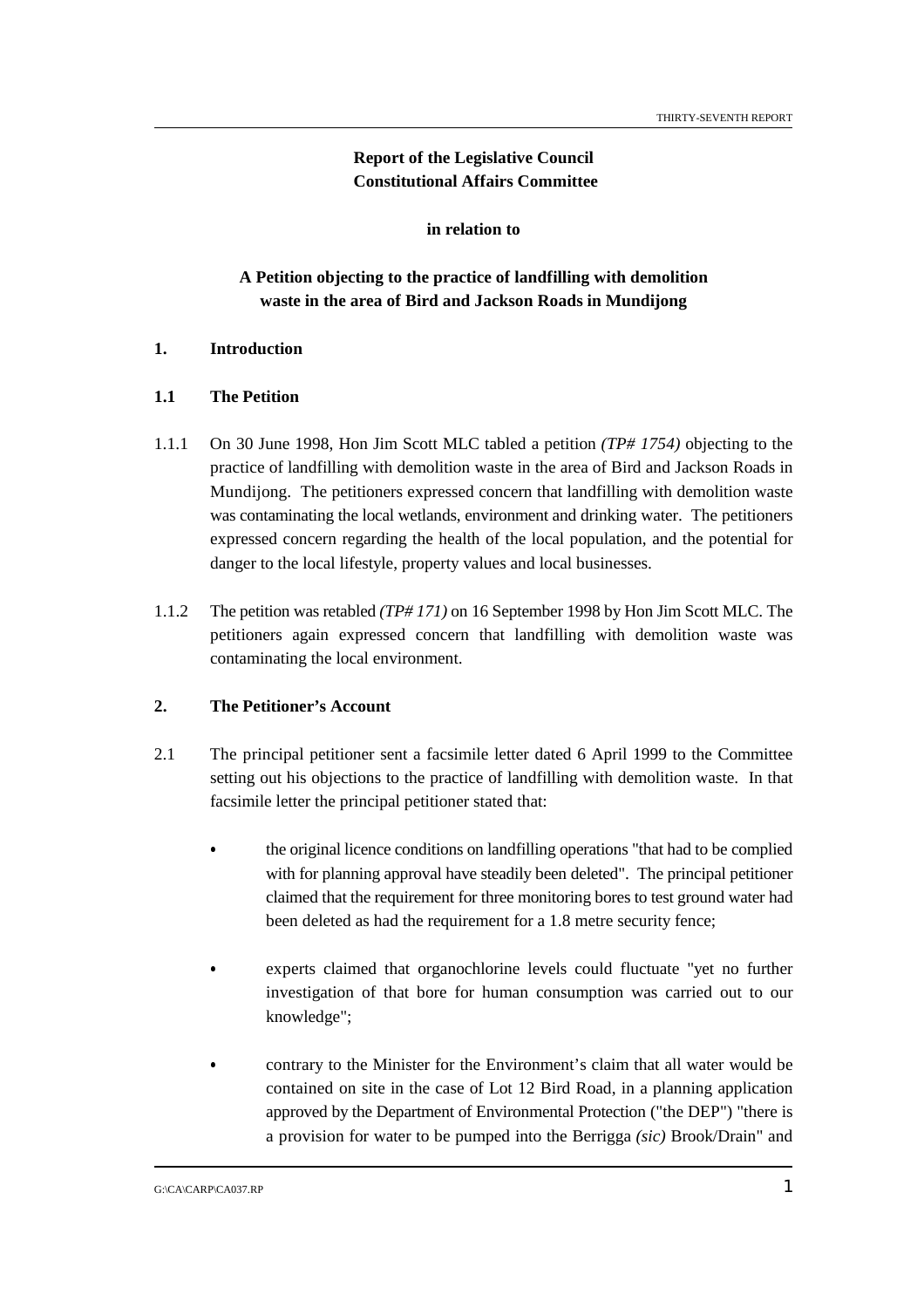"there is also a permanent over flow from that site into that drain which leads to the Serpentine River and thence into the Peel Inlet";

- the local environmental concerns related to the levels of organochlorines, heavy metals, PCB's and asbestos in the soil; and
- at least three families had sold out at considerably less than their expectations. The principal petitioner gave as an example a family who purchased a property in the area some years ago for \$265 000. The Committee was advised that the family were now trying to sell the property and were willing to take \$250 000 however there had been no interest in the property and a real estate agent had indicated that they would be lucky to get an offer of \$100 000.
- 2.2 As part of his submission, the principal petitioner also provided the Committee with a copy of a letter he received from the Conservation Council of Western Australia Inc. ("the Conservation Council") dated 12 January 1999. The letter concerned the Conservation Council's concerns "with respect to the issue of dumping of contaminated demolition waste in the vicinity of Jackson and Bird Roads, Mundijong." The letter stated that:
	- "the issue of asbestos contamination has been handled abysmally by the regulatory agencies responsible for the prevention of pollution and waste management";
	- at an inspection by the Acting Co-ordinator of the Conservation Council in October 1998 it was discovered that "large pieces of blue and white asbestos were broken, flaking and crushed on the ground. The material was widespread and integrated with other demolition material" such as lead sheeting and copper;
	- "sampling of local surface water at the site and a nearby drinking water bore also revealed significant levels of dieldrin. Presumably these had leached from the broken and crushed timber and cement created during the demolition process";
	- the Conservation Council was "extremely concerned that the presence and disturbance of these materials by earthmoving machinery would compound the problem by spreading contamination and creating a threat to public health (if it had not already reached that stage) and the ecosystems in the area"; and
	- "the portion of the wetlands that is contiguous to the dumping zone spoon drain appeared to have very little moisture present compared to the proximate wetland area that was well inundated".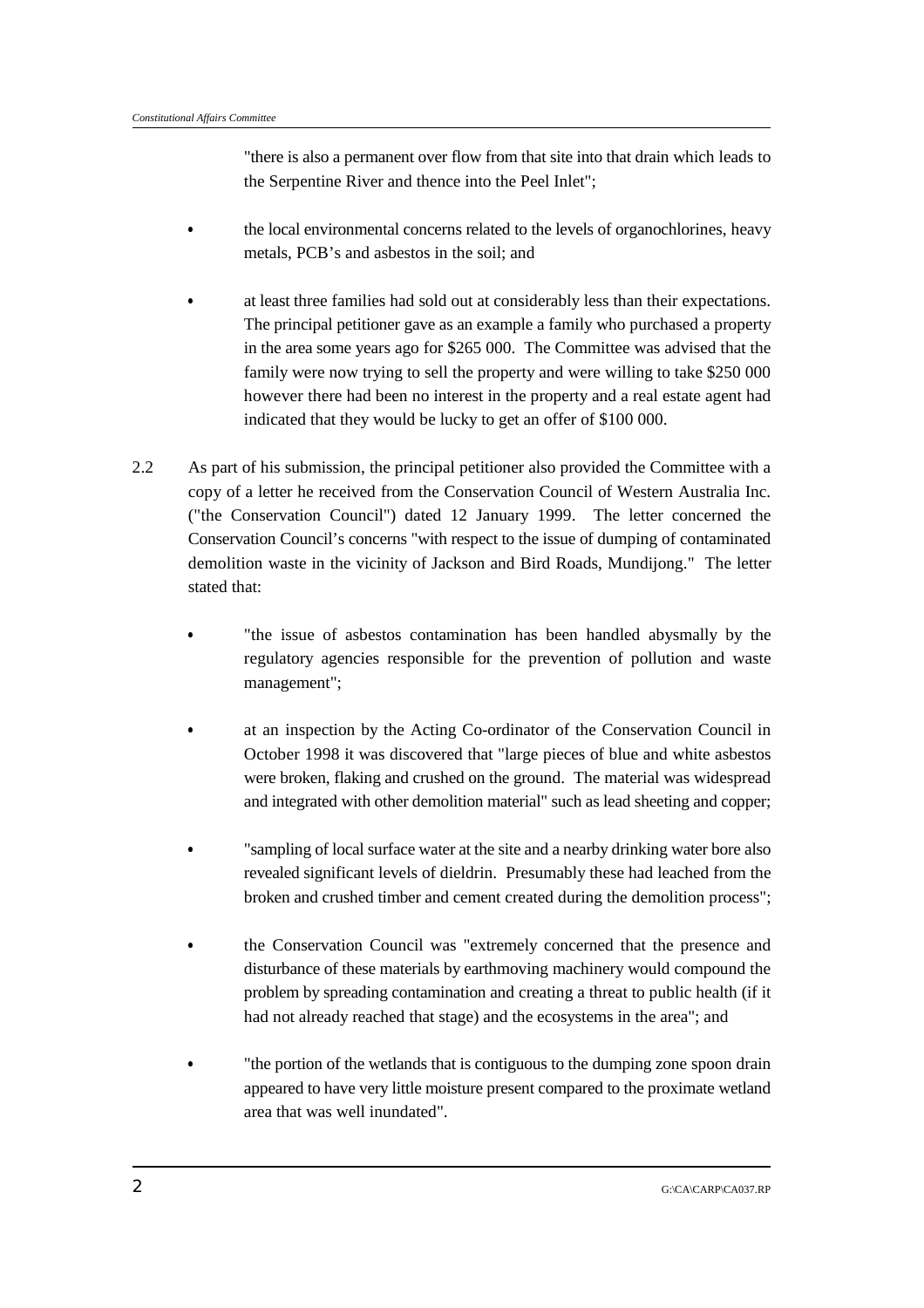- 2.3 The letter from the Conservation Council concluded by stating that in an effort to remedy the situation, a detailed remediation plan should be developed by State and Local authorities incorporating, *inter alia*:
	- a thorough environmental assessment of the contaminated area;
	- an assessment of the public health risk currently posed by the site;
	- a full public consultation program;
	- administrative measures to prevent such a situation reoccurring; and
	- liability to be determined in keeping with State Government 'polluter pays' policy.

#### **3. The Minister for Planning's Account**

- 3.1 On 22 October 1998, the Committee received a letter from the Minster for Planning, the Hon Graham Kierath MLA, advising that the matter of the landfill at Lot 12 Bird Road, Mundijong was the subject of an appeal to him under the provisions of the Shire of Serpentine-Jarrahdale Town Planning Scheme and the *Town Planning and Development Act 1928.* The Shire had approved the use of the site for landfill but subject to conditions, one of which restricted the type of material which could be used as landfill. The proponent had appealed against this restriction.
- 3.2 The Committee was subsequently advised by the Minister's office that the proponent's appeal was upheld on 6 April 1999.

#### **4. The Minister for the Environment's Account**

- 4.1 On 15 December 1998, the Committee received a detailed letter from the Minister for the Environment, the Hon Cheryl Edwardes MLA that:
	- outlined the requirements for the licensing of operations involving landfilling with demolition waste in Western Australia;
	- explained the current situation with landfills in the Mundijong area the subject of the petition; and
	- addressed the specific issues raised in the petition.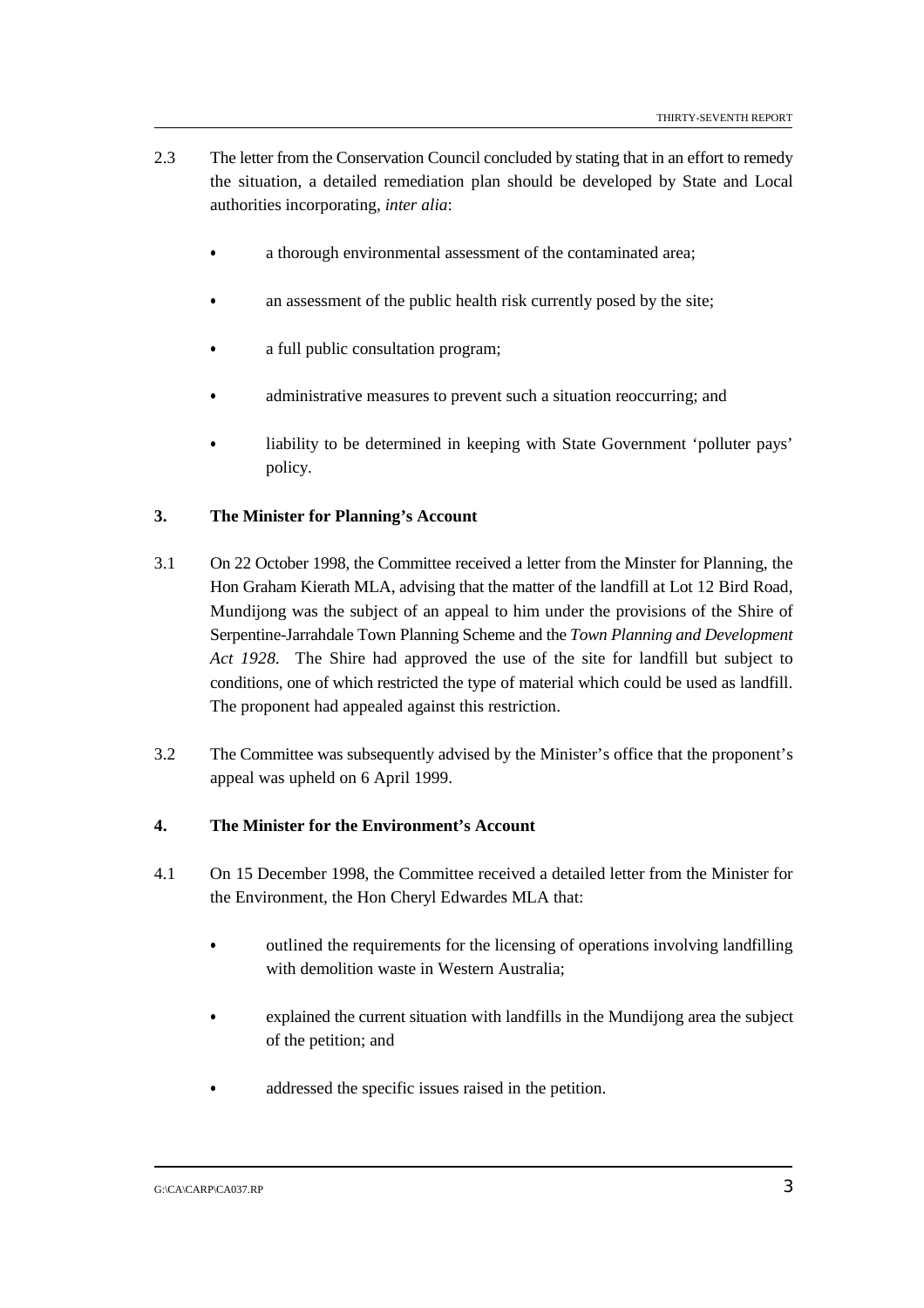- 4.2 The Minister advised that the requirements for the licensing of operations involving landfilling with demolition waste in Western Australia were as follows:
	- under regulations which were gazetted on 13 September 1996, operations involving the landfilling of demolition waste had to be licensed under the *Environmental Protection Act 1986* ("the Act") and the *Environmental Protection Regulations 1987*. New landfill sites had to be licensed as from 13 September 1996 while landfill sites already operating on 13 September 1996 had to be licensed as from 13 March 1997;
		- proposals for new operations were examined by the Environmental Protection Authority ("the EPA") and depending on the size, nature and environmental sensitivity of the proposal, it may require formal assessment under Part III of the Act. The EPA had generally decided that inert landfills (where the materials used were concrete or brick rubble and the like) did not require formal assessment and were to be controlled under Part V of the Act which allowed for the prevention, control and abatement of pollution by the DEP;
	- the process for approving landfill sites under Part V of the Act required firstly a works approval application to be lodged with the DEP and secondly, if the works were approved and undertaken, a licence application to operate the premises;
	- when a works application was received for the development of a landfill, conditions were placed in the approval which would ensure that the work could be undertaken in an environmentally acceptable manner. The works approval, specifying the environmental conditions, was then issued. Provided the conditions of the works approval were met, a licence may then be issued to the proponent; and
	- at present there were about 310 known and licensed landfills in Western Australia.
- 4.3 The Minister explained the current situation with landfills in the Mundijong area the subject of the petition.

### 4.3.1 Lot 12 Bird Road, Mundijong

The Minister advised that the licensed operation on Lot 12 Bird Road by McLean Recycling Industries was the biggest landfilling operation in the area in terms of size (about 5 hectares) and amount of fill accepted (about 150 000 cubic metres). This company was issued with a works approval on 16 February 1998 which required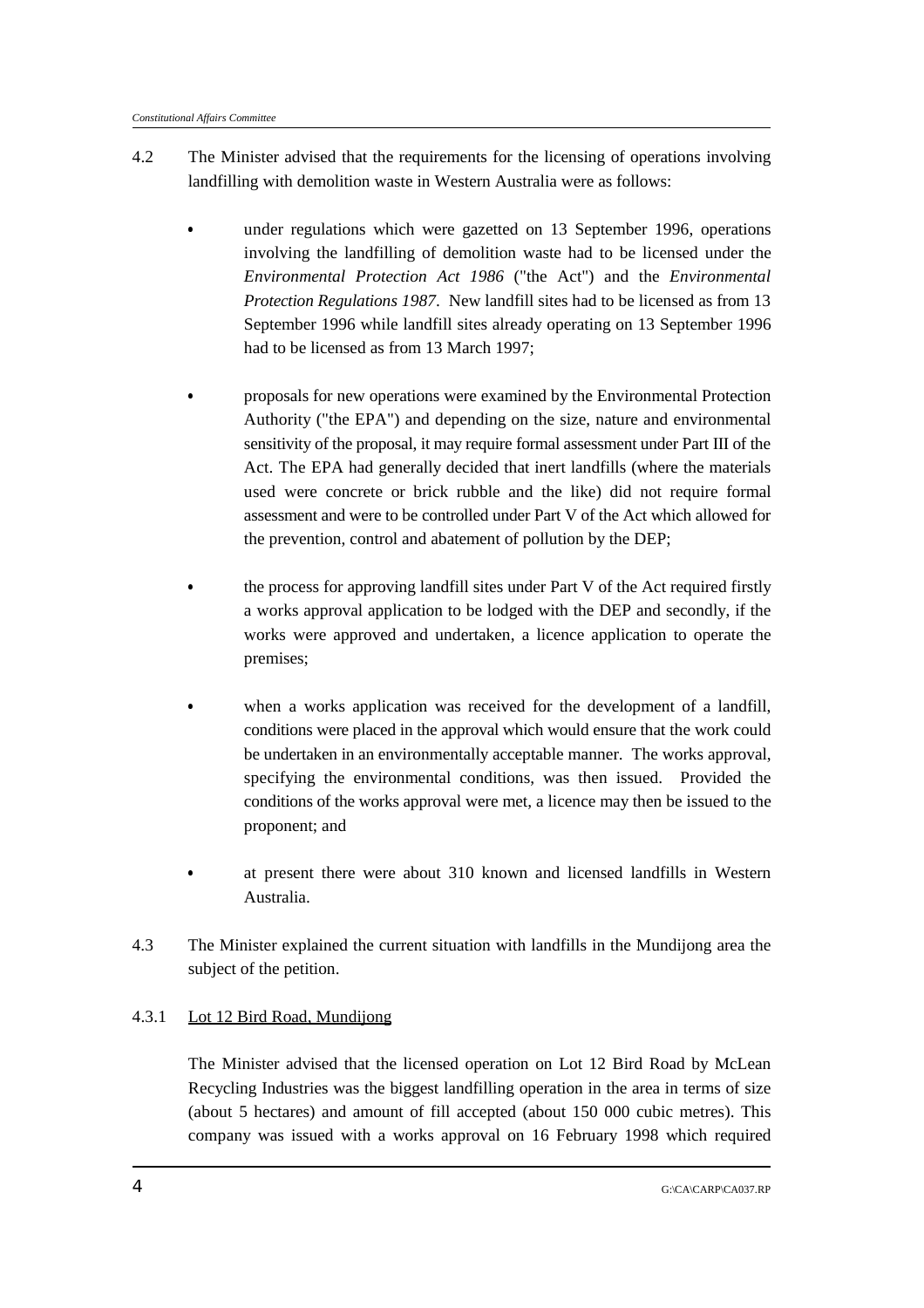environmental control systems to be put in place. This included the construction of a leachate collection drain to prevent potentially contaminated water entering the nearby Birrega drain system. Upon completion of this leachate collection drain, a licence to accept inert fill was issued on 8 June 1998. The DEP has advised the Committee that on expiry of the licence on 7 June 1999, it was renewed for a further year. The licence is therefore now due to expire on 7 June 2000.

The Minister advised that the company was fully complying with its licence conditions which were the most stringent of any landfill site in the State. The DEP believed that the operations were environmentally acceptable and that there were no sound environmental reasons why they should not be allowed to continue. The current licence conditions were considered appropriate to achieve sound environmental management. The Minister advised that as a result of the control measures in place on Lot 12 Bird Road and the nature of the material going into the landfill, it was highly unlikely that the landfilling would contaminate the local wetlands, environment or drinking water at that site. The only issue of significance was how much more landfilling should be allowed and of what type of material.

#### 4.3.2 Lot 16 Bird Road, Mundijong

The Committee was advised that the operation on Lot 16 Bird Road was the next biggest operation. It started in 1995 and the landowner was issued with a landfilling licence on 29 January 1998 to accept clean fill only. The licence had expired however it was no longer required as the site was accepting clean and uncontaminated soil only. The DEP advised the Committee that since Lot 16 was only accepting clean fill, monitoring of the site was not required.

The DEP believed that the operation was environmentally acceptable and that there was no sound environmental reason why it should not be allowed to continue. The current practice was considered appropriate to achieve sound environmental management. The Minister advised that as a result of the control measures in place on Lot 16 Bird Road and the nature of the material going into the landfill, it was highly unlikely that the landfilling would contaminate the local wetlands, environment or drinking water at that site. The only issue of significance was how much more landfilling should be allowed and of what type of material.

#### 4.3.3 Lot 1 Boomerang Road, Mundijong

The Minister advised that the landfill on Lot 1 Boomerang Road was unlicensed. It was unauthorised and had demolition waste containing some asbestos-cement material dumped on it in December 1996. The Minister advised that although the regulations requiring this new landfilling operation to have approval under the Act had been gazetted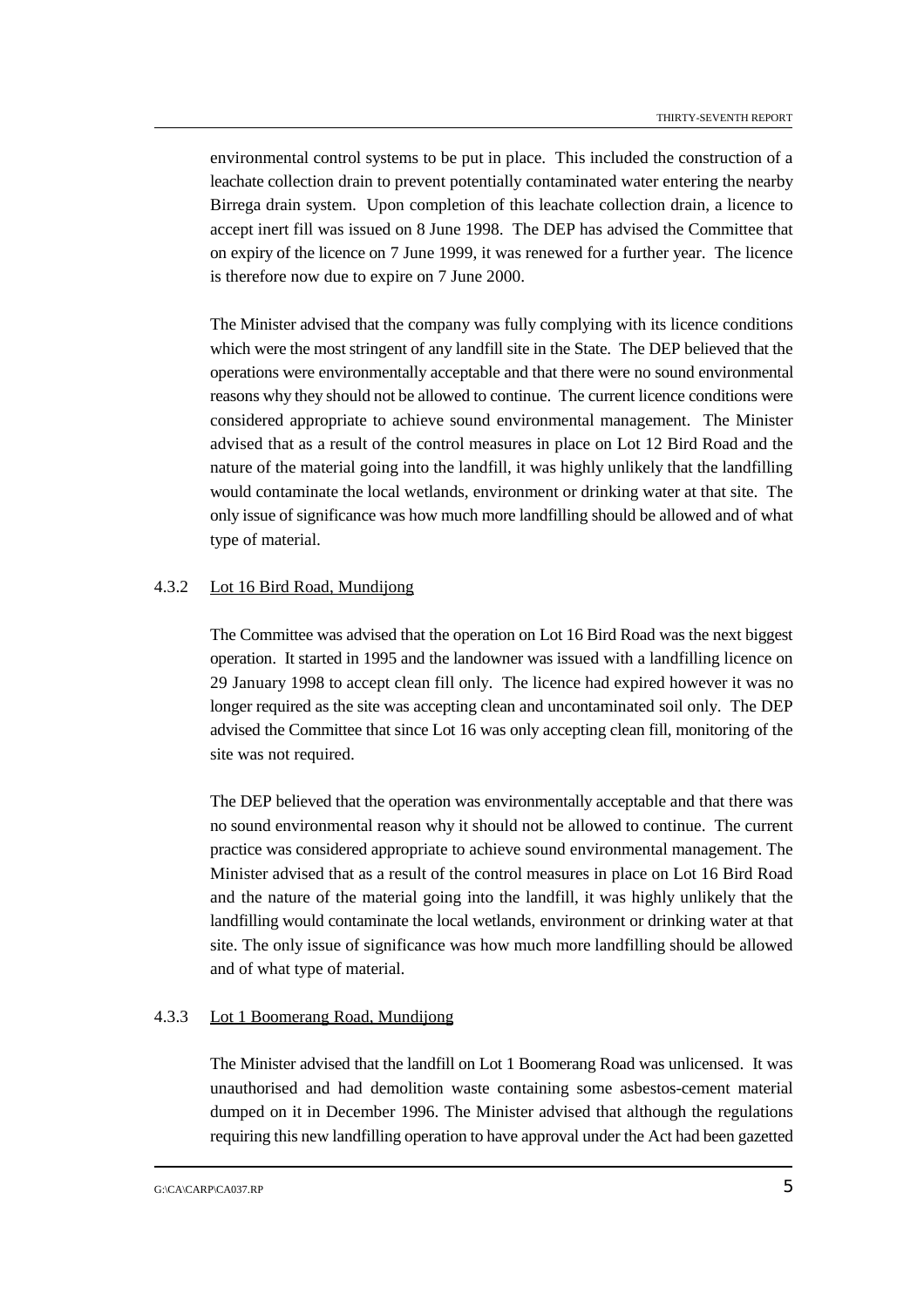shortly before the waste was dumped, because the landfill was a relatively small operation and of very minor environmental significance, the DEP did not initiate formal enforcement action under the Act. Instead, the DEP gave advice to the landowners about how to make their site environmentally acceptable.

The Minister advised that the demolition waste dumped on this site was found to contain asbestos-cement material. The Minister advised that the DEP gave the landowners advice on how to deal with the material temporarily while they pursued civil legal action against the contractor who placed the asbestos-cement material on their land. The DEP became aware that the Shire of Serpentine-Jarrahdale placed a clean-up order on the property in early 1997, requiring the offending material to be removed. The DEP's advice was that to date (December 1998) the order had not been complied with, however the Committee was advised by the DEP that, in their view, there was negligible risk to either public health or the environment from the small amount of buried asbestos-cement material. Accordingly, the DEP advised the Committee that they intended to take no further action.

#### 4.3.4 Lot 15 Bird Road, Mundijong

The Minister advised that the landfill on Lot 15 was unlicensed. It had contaminated demolition waste dumped on it in early 1998 when the landowners accepted a quantity of construction and demolition waste, between 500 - 1000 tonnes, onto their property without DEP approval. The material was contaminated with metals such as copper, zinc, aluminium and steel, as well as degrading plastics, asbestos and other unacceptable materials. The Minister advised that given that there were no pollution prevention measures in place, is was likely that pollution of the environment would result unless action was taken soon.

The Minister advised that the DEP had concerns about what had been dumped on Lot 15, and was taking action using the control of pollution provisions in Part V of the Act to correct the situation. This involved asking the landowners to show cause why prosecution should not proceed.

The DEP advised the Committee that the landowners had responded by proposing a remediation strategy for dealing with the contaminated material on the site. The proposal was approved by the DEP on 31 October 1998, subject to certain additional requirements.

The Committee was advised that officers from the DEP had conducted a site visit on 24 June 1999 to Lot 15 to inspect the site and to ensure that the remediation strategy was being properly carried out. The officers from the DEP who conducted the site visit were Mr Fred Tromp, Director Pollution Prevention Division, Mr Wayne Ennor,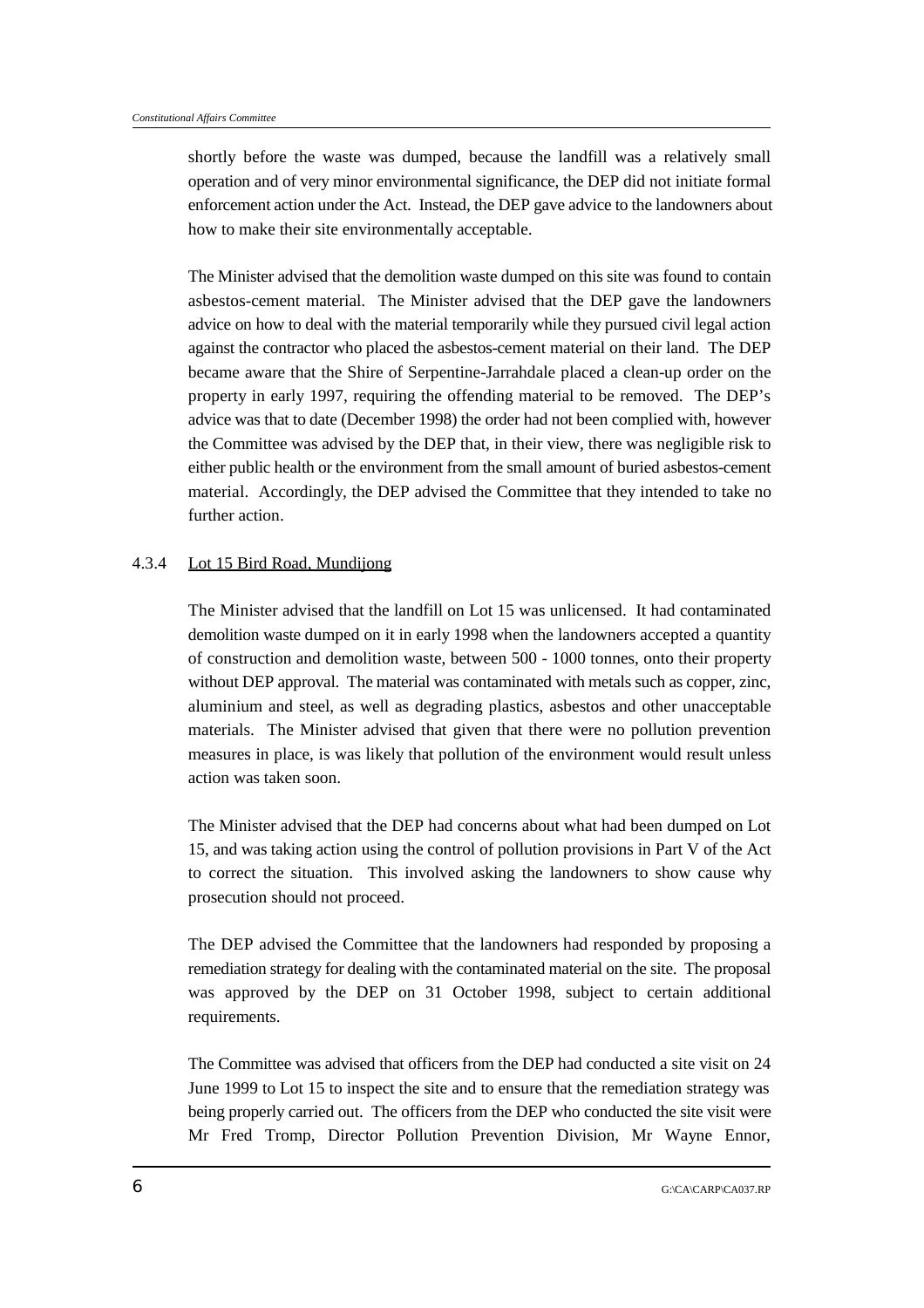Environmental Officer, and Ms Irene Vasquez, Environmental Officer. The Committee was advised by the DEP that it was satisfied with the remediation carried out on Lot 15 as at 24 June 1999. The DEP believed that Lot 15 no longer contained waste and therefore monitoring of the site was no longer required.

The Minister also advised that the landowners were seeking DEP approval to accept more landfill as they wished to improve the amenity of their property by raising the ground level so that it was not inundated by water in the wetter months.

The Committee was advised that the Shire of Serpentine-Jarrahdale had recently informed the DEP that it would not give planning approval for the proposal, and hence the DEP had suspended consideration of the works approval application.

#### 4.3.5 Lot 2 Bird Road, Mundijong

The Minister advised that the landowners of Lot 2 Bird Road had also submitted a works approval application for landfilling on their property. The Shire of Serpentine-Jarrahdale subsequently informed the DEP that it would not give planning approval for the proposal, and the DEP accordingly suspended consideration of the works approval application.

The Minster advised that the DEP was aware that a quantity of material was accepted on the property without the required DEP approval. This material was similar to that accepted onto Lot 15. The landowners ceased accepting landfill after the DEP warned them on 24 March 1998 that such a practice was illegal without holding a works approval and licence under the Act.

The Committee was advised that the DEP had inspected the waste dumped on the property and that it was contaminated with metals such as copper, lead, zinc, aluminium and steel, degrading plastics, asbestos and other unacceptable materials to the extent that it was likely that pollution of the environment would result unless action was taken soon.

The Minister advised that the DEP had concerns about what had been dumped on Lot 2, and was taking action under Part V of the Act to correct the situation. This involved asking the landowners to show cause why prosecution should not proceed.

The DEP advised the Committee that the landowners had responded by proposing a remediation strategy for dealing with the contaminated material on the site. The proposal was approved by the DEP on 31 October 1998, subject to certain additional requirements.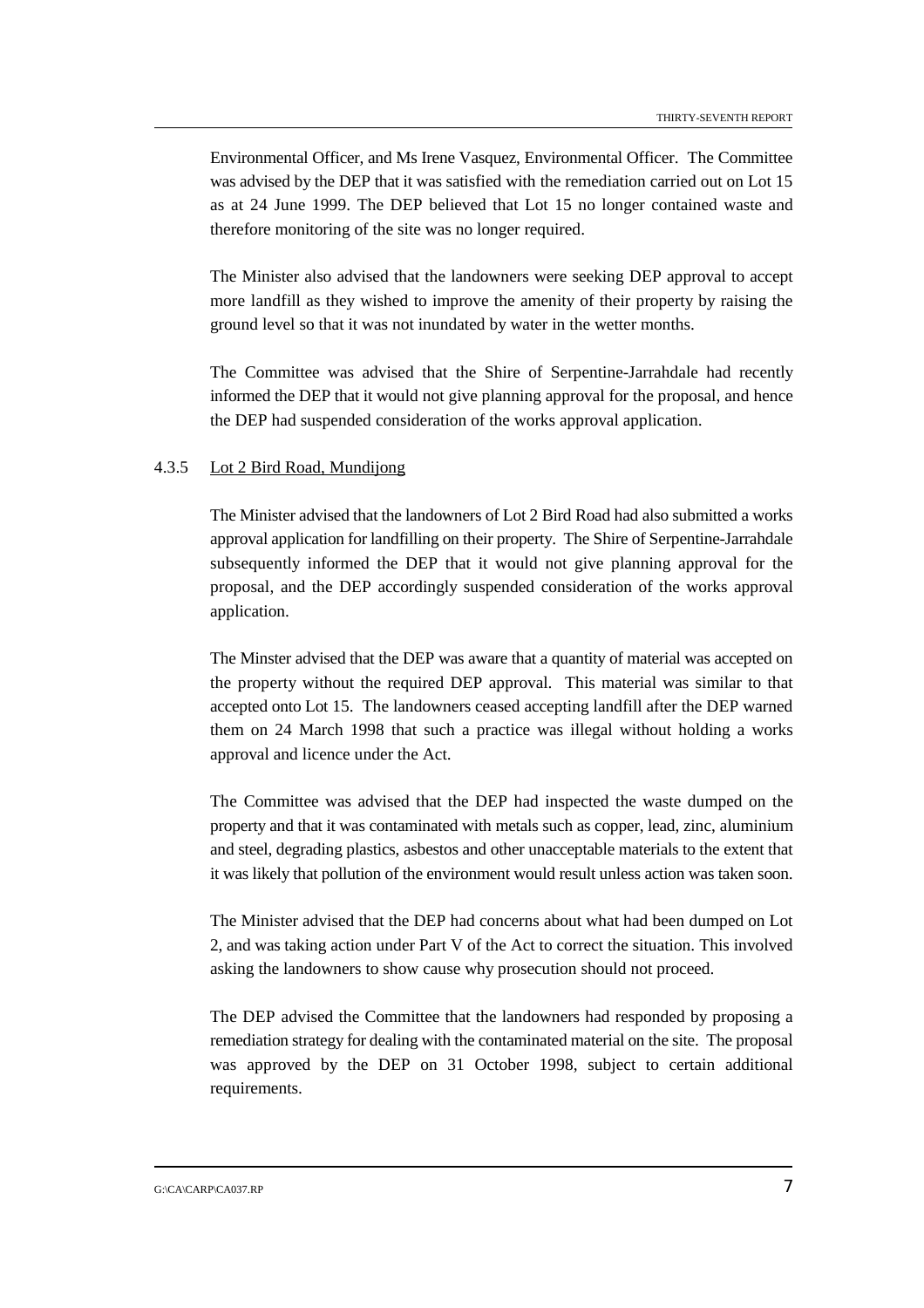The Committee was advised that officers from the DEP had conducted a site visit on 24 June 1999 to Lot 2 to inspect the site and to ensure that the remediation strategy was being properly carried out. The officers from the DEP who conducted the site visit were Mr Fred Tromp, Director Pollution Prevention Division, Mr Wayne Ennor, Environmental Officer, and Ms Irene Vasquez, Environmental Officer. The Committee was advised by the DEP that it was satisfied with the remediation carried out on Lot 2 as at 24 June 1999. The remediation had only been partially completed however, due to the onset of winter rains. It was expected that remediation operations would continue when the winter rains ceased and the area could support vehicles requried for the remediation works. It was anticipated that this would be in October/November 1999. The DEP advised that it would continue to monitor the remediation operation.

- 4.4 The Minister also addressed the specific issues raised in the petition regarding the practice of landfilling with demolition waste in the Mundijong area.
- 4.4.1 It was claimed that the area was unsuitable for the tipping of demolition waste or the crushing and screening of such waste.

The Minister stated that the EPA, the DEP and the Shire of Serpentine-Jarrahdale had all looked at various proposals for those activities . Until a recent decision of the Shire reportedly taken by Council on 27 July 1998 to the effect that no more landfilling should occur in Mundijong, the authorities all considered the area was suitable for those activities.

The Committee was subsequently advised by the Manager of Planning and Development Services at the Shire of Serpentine-Jarrahdale that the Shire had subsequently decided to continue permitting landfilling to occur in Mundijong.

4.4.2 The petition expressed concern that the practice of landfilling with demolition waste was likely to contaminate the local wetlands, environment and drinking water.

The Minister stated that because of the control measures in place on Lots 12 and 16 Bird Road and the nature of the material going into those landfills, it was highly unlikely that the landfilling would contaminate the local wetlands, environment or drinking water at those sites. The DEP did have concerns about what had been dumped on Lots 2 and 15 Bird Road and was taking action in that regard. The material dumped on Lot 1 Boomerang Road was not considered to be of environmental or public health significance.

The Minister advised that in response to concerns expressed by the principal petitioner on behalf of the West Byford and Peel Estate Conservation Committee relating to ground water contamination affecting drinking water, the DEP had tested for contaminants such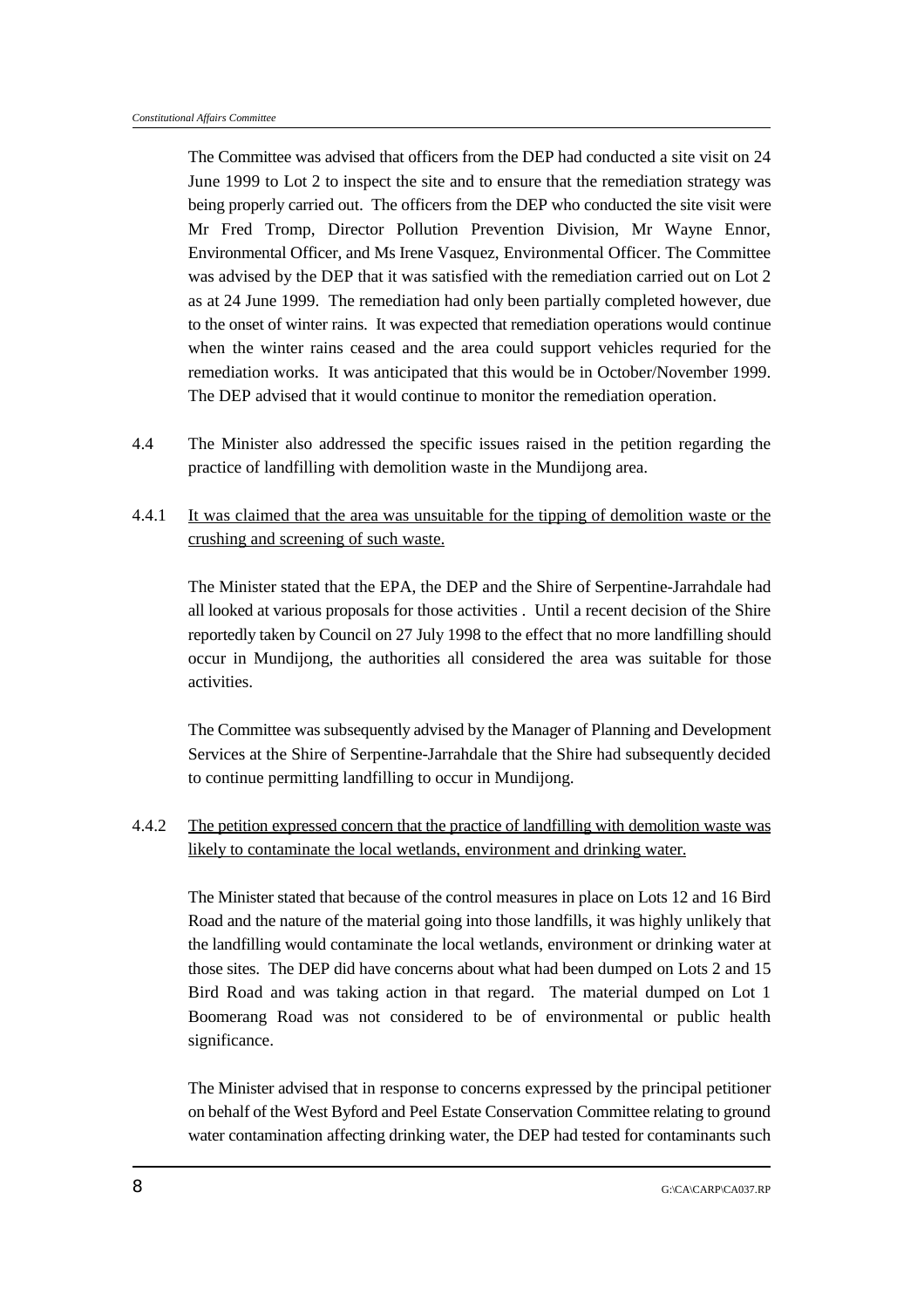as heavy metals and organochlorine pesticides which could potentially leach from the fill of the existing landfill on Lot 12. The results showed that the water collected from the two leachate recovery ponds on Lot 12 was better, for the analysed contaminants, than the Australian (ANZECC) standards for human drinking water. It would be considered acceptable for human consumption.

The Minister stated that both the DEP and the Waters and Rivers Commission were of the opinion that this water was of a quality suitable for discharge into the Birrega Drain. This water was, in fact, pumped into the Birrega Drain following the 1998 winter rains. The ponds were close to overflowing and approval was sought from the DEP to pump water out of the ponds and into the drain. On the basis of the acceptable analysis results and noting that the Shire of Serpentine-Jarrahdale had been informed of the proposal and had not objected, the DEP gave its approval on 2 October 1998 for McLean Recycling Industries to pump the pond water into Birrega Drain.

4.4.3 The petition stated that the practice of landfilling with demolition waste led to grave concerns regarding the health of the local population and the potential for danger to the local lifestyle, property values and local businesses.

The Minister noted that one of the main health fears held by the petitioners was related to the asbestos-cement products dumped on the sites. The Minister advised that this type of asbestos-cement product was quite different to the raw blue asbestos fibres found in the Wittenoom area, and that the total amount of asbestos-cement buried in the area was of little significance. Furthermore, testing for airborne asbestos fibres indicated no problem with airborne asbestos fibres.

The Minister did not accept the petitioners' claims that the landfilling would endanger the local lifestyle, property values and local businesses. The Minister stated that some of the landowners believed that the landfilling would increase their property values, make the land suitable for further development and enhance their lifestyles - in part by raising the level of their land to avoid flooding as a consequence of winter rains.

4.5 The Minister concluded by stating that the DEP was of the view that the concerns raised in the petition were being appropriately addressed. The DEP intended to continue with its present administrative process and enforcement activities. The DEP believed there was no new information presented that would require any further controls, although the DEP was always prepared to review the situation should significant new information become available.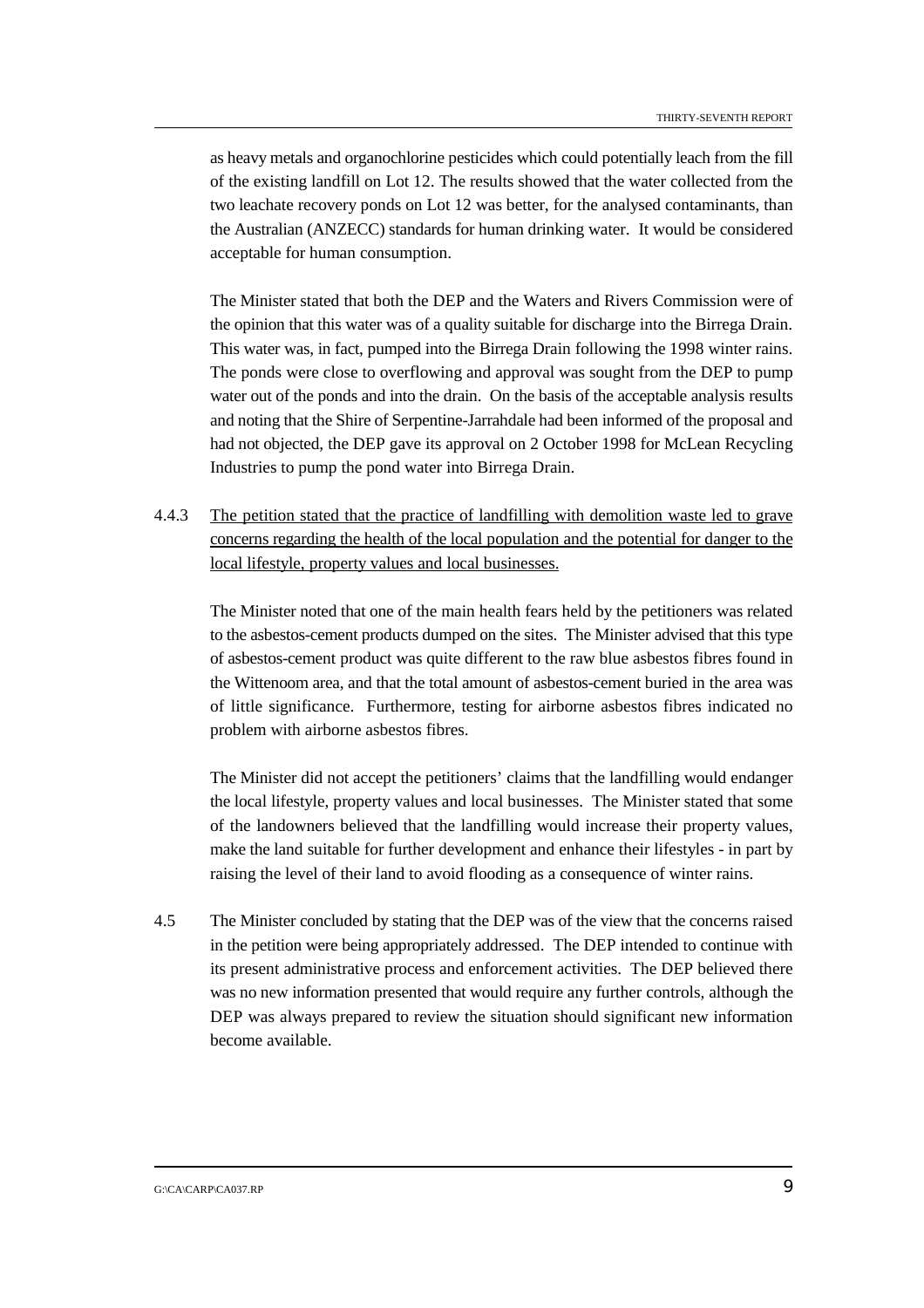#### **5. Conclusions and Recommendations**

#### 5.1 Lot 12 Bird Road, Mundijong

The Committee believes that this site has been thoroughly reviewed by the DEP and that the operators of the landfilling operation are complying with the licence conditions. The Committee understands that these conditions are amongst the most stringent in Western Australia. As a result the Committee accepts the advice of the DEP that the operations are environmentally acceptable and that there is no threat to the environment or public health from the landfilling operations at this site.

#### 5.2 Lot 16 Bird Road, Mundijong

The Committee believes that as a result of the monitoring by the DEP and the nature of the materials going into the site, the landfilling at Lot 16 is environmentally acceptable. The Committee concludes that it is highly unlikely that contamination of the local wetlands, environment or drinking water will occur as a result of the operations at this site.

#### 5.3 Lot 1 Boomerang Road, Mundijong

It is noted that the principal petitioner, Mr Paul Nield, and Mrs Christine Nield are the registered proprietors of Lot 1 Boomerang Road, Mundijong.

The Committee believes that a breach of the proper procedures with respect to the dumping of demolition waste has occurred at this site. However the Committee accepts the advice of the DEP that there is negligible risk to either public health or the environment from the materials dumped at this site.

#### 5.4 Lot 15 Bird Road, Mundijong

The Committee believes that a breach of the proper procedures with respect to landfilling occurred when contaminated demolition waste was dumped on the site in early 1998. The Committee notes that there was a threat to the environment as a result of this unlicensed landfill, however believes that the matter has been dealt with by the DEP according to the proper procedures and that the necessary action has been taken to address the problems at this site.

#### 5.5 Lot 2 Bird Road, Mundijong

The Committee believes that breaches of the proper landfilling conditions have occurred at this site. The Committee believes that the DEP is taking the necessary action to